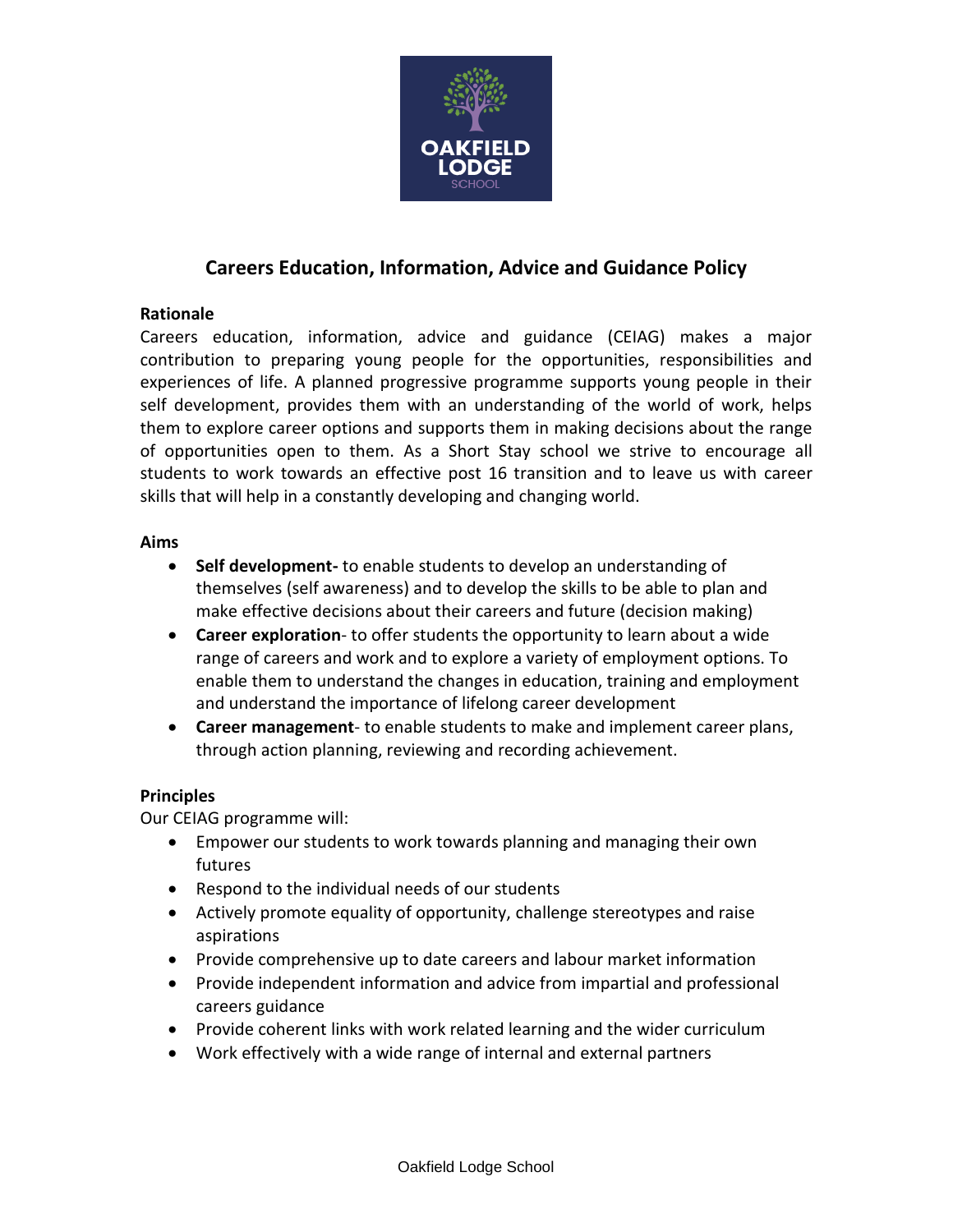

#### **Provision**

Our programme is managed by the lead for CEIAG (Rachael Denham) and delivered by internal staff and external partners. It is also delivered through cross curricular activities throughout the year.

Careers education is delivered through the PSHE Programme at KS3. At KS4 careers education will be delivered through one to one and group sessions with internal staff; open days at local colleges; mock interviews; additional workshops provided by work placement providers such as Mploy and Changing Education; long term motivational work placements.

### **Key Stage 3 students will have the opportunity to:**

- Consider their own qualities, skills, interests and academic potential
- Understand the options/choices open to them at the end of KS3
- Discuss their choices with their teachers and tutors
- Access where required, impartial independent professional careers guidance
- Investigate knowledge and skills people need at work
- Make decisions about their own learning and the curriculum
- Use action planning to support their career development and record their ongoing development
- Access up to date careers information

#### **Key Stage 4 students will have the opportunity to:**

- Consider their own qualities, skills, interests and academic potential
- Participate in work related activity e.g. mock interviews; work experience
- Understand the importance of wider employability skills e.g. communication skills, application of number, information technology, problem solving and working with others
- Investigate the knowledge and skills people use at work through work related learning
- Use online careers resources to research information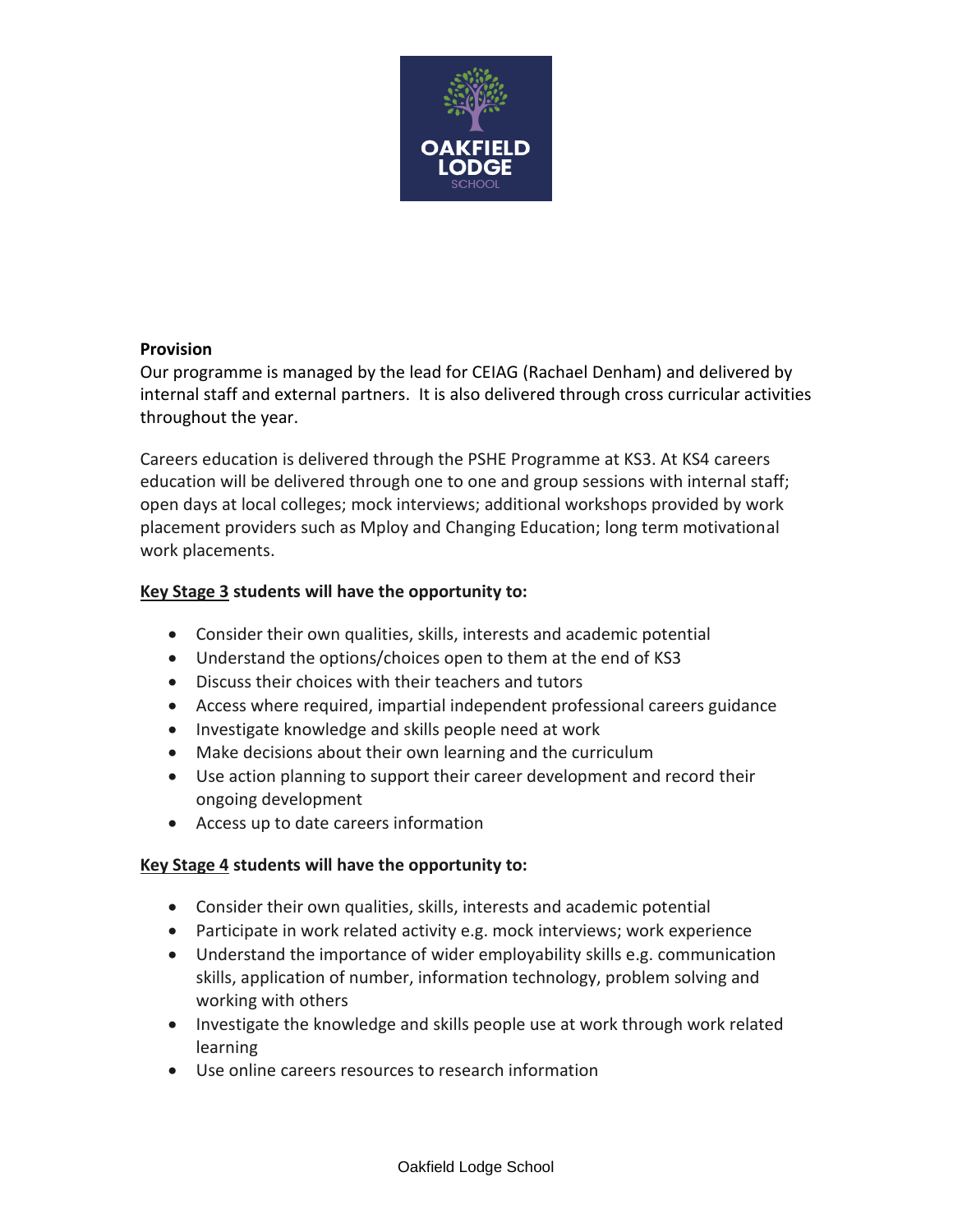

- Understand the options open and available to them at the end of KS4, where to get information and how to apply – college, apprenticeships, employment
- Access impartial independent professional careers guidance, to suit their individual needs

### **Careers Resources**

 Careers Resource area: computers with internet and software access, careers literature, prospectuses. Member of staff designated to providing careers information support during morning and lunch time breaks. Materials are reviewed annually.

#### **Partnerships**

The CEIAG programme is greatly enhanced through links with a number of partners who help us to make the students' learning 'real' and up to date. As well as the strong links with our external careers advisers, we constantly strive to expand and improve our links with employers, colleges and other local groups. This involvement includes the provision of work experience placements, talks in PSHE education and careers lessons, curriculum projects linked to particular subjects and mock interview sessions. Our partners also include FE/HE colleges and training providers with whom we hold regular meetings in order to review our CEIAG programme, keep up to date with changes on both sides and plan for

effective student transfer. Parents/carers are vital to students' understanding of career choices and the decisions they make. We provide all parents/guardians with up-to-date information on choices at 14+ and 16+ and arrange parents' information sessions. They also have the opportunity to attend careers guidance interviews and can contact the school to discuss student progress and transition plans.

### **Staff Development**

The Careers Lead will have responsibility for ensuring staff are kept up to date in order to deliver their CEIAG responsibilities. This could be through internal newsletters; staff briefings and staff also attending careers events organised for students. Relevant information will also be disseminated, if the Careers Lead attends external events. Staff development and training needs will also be identified through the school appraisal